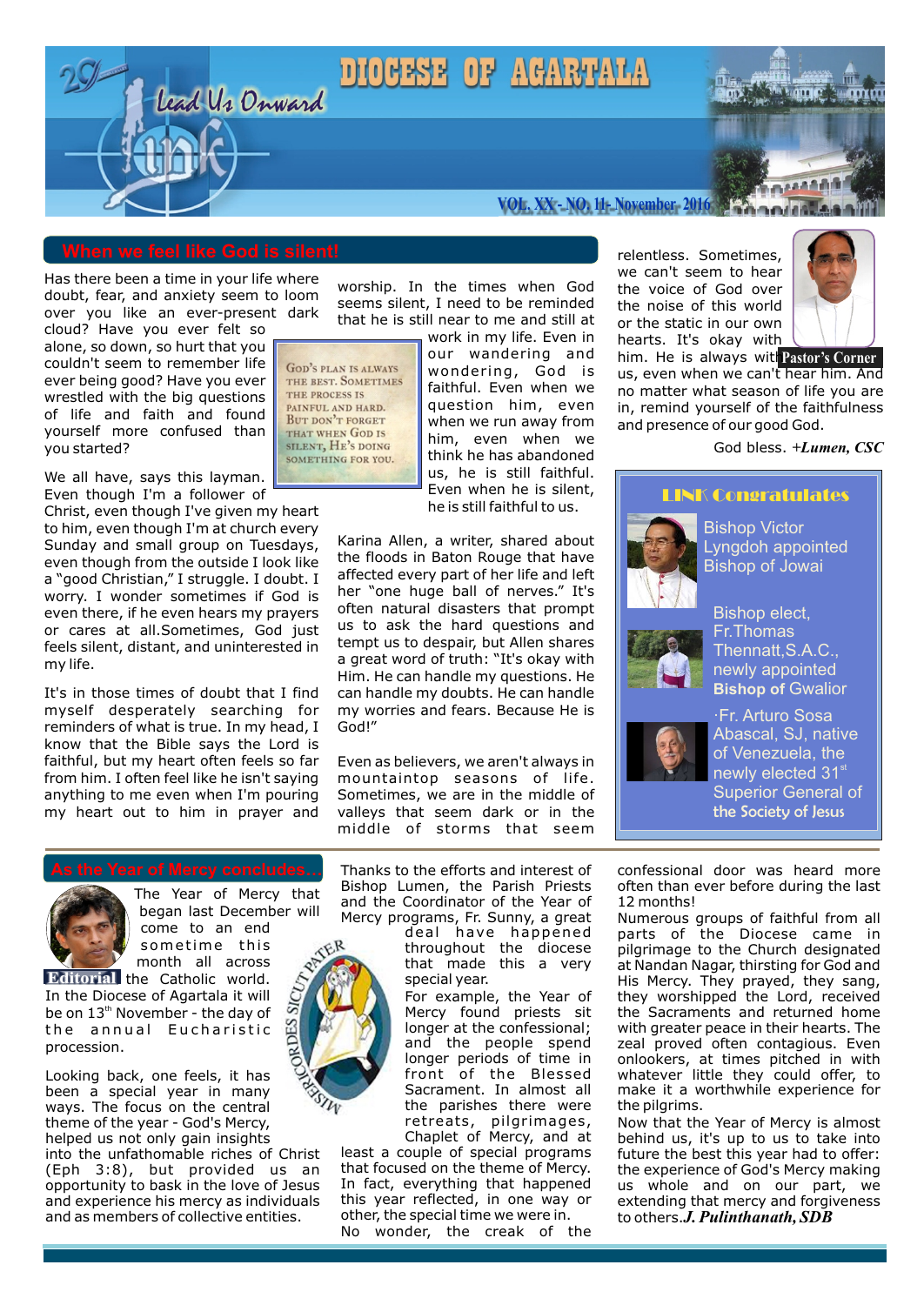### **Door** of Mercy **Parish News**

# **Finding God at the Door of Mercy**



As the Year of Mercy is drawing to a close, we thank God for His abundant mercies. Indeed, we have been abundantly blessed in manifold ways. The faithful have once again shown their deep and sincere love for the Lord in the many groups that have come to Don Bosco Church Nandannagar for the pilgrimage.

The youthful participation of the Students from St. Xavier's School, Pathaliaghat on  $7<sup>th</sup>$  Oct was a wonderful demonstration of the faith that is in the young generation. Nearly one hundred young people had a wonderful experience of the Mercy of God. They were solemnly welcomed at the Door of Mercy by Fr. Sunny and the Adoration, Animation, Confession and Mass were all moments of experiencing the love of God in their lives. The animation by Fr. Lawrence Darlong was inspiring. Congratulations to Fr. Lucas Murmu and the FMA sisters who accompanied them. The People of Lokhilunga of Bodhjungnagar Parish had a beautiful day on  $12<sup>th</sup>$  October in spite of the rain. They

were accompanied by the MC Sisters. Pilgrim groups from Kamranga, Amarpur and Ambassa gathered together on  $15<sup>th</sup>$ October to be able to have a beautiful experience by entering the Door of Mercy and having the Sacrament of Reconciliation and the Eucharist. The Parishes and their leaders deserve our congratulations.

On  $17<sup>th</sup>$  October, the pilgrims from Tuikarmaw Parish reached the Door of Mercy and with the Confession, Mass and Prayer experienced the love of God in their lives. Kathalcherra Parish organized a day of prayer on  $22<sup>nd</sup>$  October for a group which enthusiastically participated in the Prayer and Sacraments. The Bethany Sisters arranged for it and accompanied them. Only two weeks for the Year of Mercy to close and many more have planned to make the pilgrimage during this short time. Our

activities for the Year of Mercy begin with ourselves and are completed when we become Merciful like the Father. The pilgrimage is one of the means of growing in this closeness to God. May the Lord bless our Diocese and all our people. *Fr. Sunny, SDB*

## **KUMARGHATPARISH Youth Retreat at the Parish**



The Parish had a meaningful Retreat which was organized specially for the Youth from 7-9 October. This Retreat began on Friday evening with holy rosary candle lightprocession from the School to the Parish Grotto. The theme of this Retreat was "Fan the Flame". A short movie 'Jesus in our life' was screened later. We began day two with theHoly Eucharist. The Sessions were animated by Fr. Ivan SVD. He spoke on 'Leadership' in the light of the Gospel. Youth are the future of the church and we are more responsible because the future church is in our hands. Fr. Shaiji CSC was the speaker on the second day. He said that we are living in a world which keeps calling us to possess more and more. We are bombarded from every side with advertisements and electronics media. Because of the influence of the media, we become more and more selfish, we keep focusing on ourselves that we no longer think of God, our Creator. Therefore, we need to be more attached to the word of God and keep up the light of the gospel, he said in an encouraging way. The retreat was concluded with the Holy Eucharist. 120 people attended. The retreat was a spiritual renewal and enriching experience for the Youth. Most of them expressed that it is very much needed to draw aside from their work to undisturbed prayer and reflection.

 *Regent Stephen, CSC*

### **AMBASSA PARISH**

### **Marriage Preparation Course**

**Ambassa:** Holy Spirit Catholic Church Ambassa organized three days of Marriage classes for 72 participants. October is the month of festivals in Tripura. All schools, colleges and offices are closed for almost 10 days. Taking this

opportunity of Puja festival holidays, Ambassa Parish organized Marriage Preparation Course from 10 to  $12<sup>th</sup>$ October for youngsters. The Parish Council has taken a stern decision to make this course compulsory or else Marriage Sacrament would not be administered. Therefore the youth are taking this decision very seriously. Cyprian and Joachim explained the Biblical understanding of the marriage as Sacrament. Later Mr. Sangkunga Darlong dealt with Family and alcoholism. Dr. Ashok Debberma enlightened the participants with practical knowledge on Health. He also spoke on abortion as sin and hazardous to health. Mr.and



Mrs.Marak spoke about a model family, how to bring up children in a Christian family. At the end of  $3<sup>rd</sup>$  day the course concluded with the Holy Mass and issuing of Marriage Class Certificates. All applauded the well conducted input sessions.

 *News Bureau, Ambassa*

### **GACHIRAMPARA PARISH Patron's Feast Day celebrated**

On 9th of October we celebrated the feast of our founder St. Francis of Assisi and a Parish day. Most Rev Bishop Lumen presided over the Eucharistic celebration. The faithful from all*mondolis* participated in the Feast Day Mass and the cultural program which was tastefully presented by each *mondoli*. During his homily our Bishop invited the faithful to emulate the example set by ourFather and Patron St. Francis of Assisi. He urged the faithful to proclaim the good news in deeds just as St Francis did. The joy was doubled by the gracious presence of priests and religious from neighbouring parishes. The day was made more colourful by the parishioners through their melodious choir and cultural items which were put up as a Competition. Three cash prizes were given to the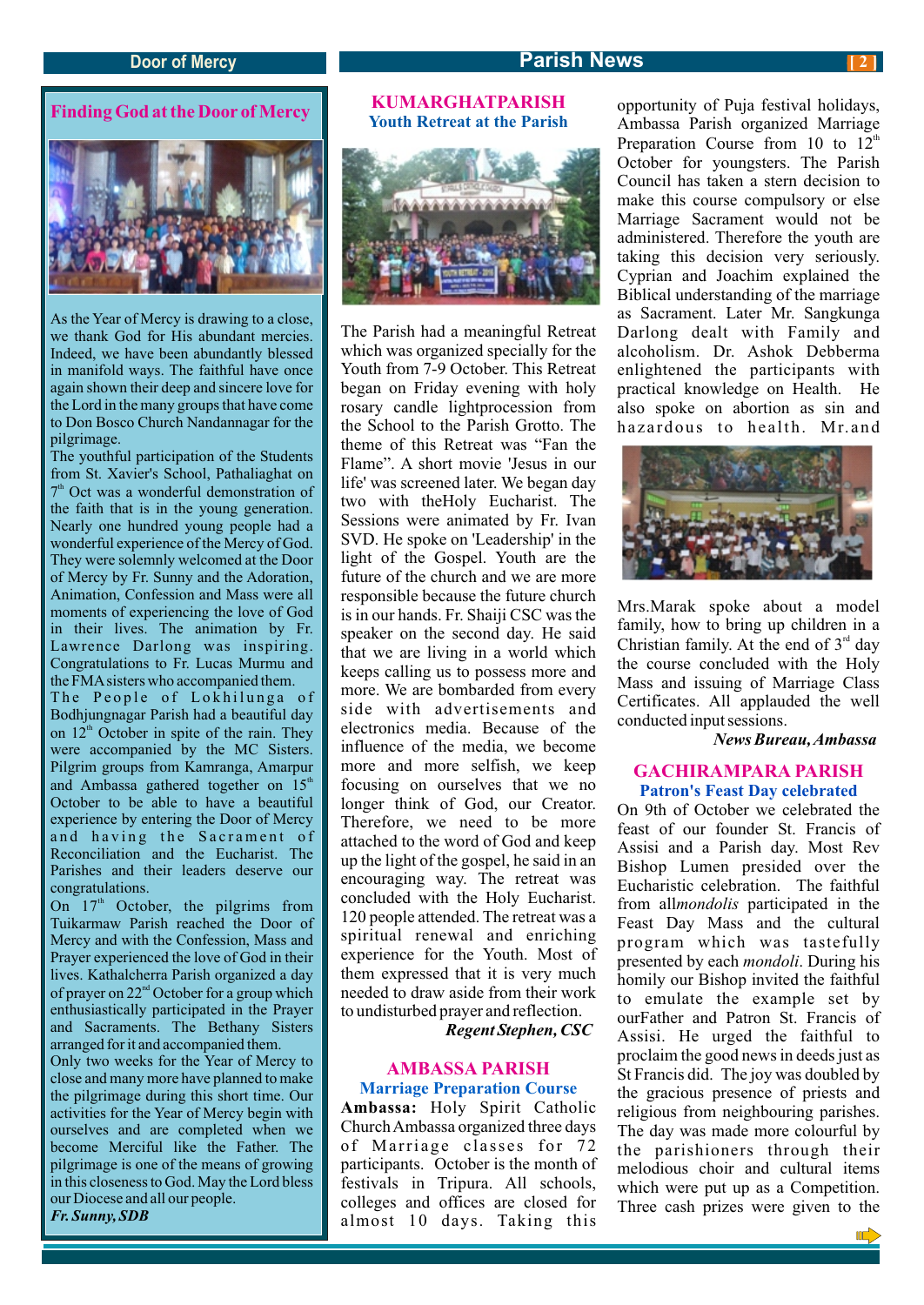three best choirs, and at the end every choir group was given a consolation prize for their participation. The day came to an end with the fellowship meal.

 *Fr. Prasanna Kumar OFM Cap*

### **MOHARPARA PARISH Parish Sabha**



Immaculate Conception Parish had the Parish Sabha on  $10^{\text{th}}$  and  $11^{\text{th}}$  of October. The representative from different villages arrived at the parish centre on  $10^{\text{th}}$  morning. A record number of 400 hundred people gathered for the two-day Parish Sabha. The Sabha began with flag hoisting by the Parish Priest Fr. Hormis, CSC, followed by symbolic lighting of the lamp. In the morning hours we had several input sessions focusing mainly on themes related to family life. *A short expose of the Pope's*'*The Joy of Love'* by Fr. Hormis, CSC, was followed by Mr. Amar Prem Jamatia and Saptam Jamatia on Family Life and its challenges in Tripura today. The parishioners extended a warm welcome to Bishop Lumen on his arrival. He participated actively by keenly listening to the villagers as they presented their reports. The parishioners were delighted and inspired to have the Bishop with them all along. In the evening Fr. Robert CSC the new Provincial Superior of Holy Cross was welcomed in the parish. It was followed by Adoration and Confession for the faithful. After the supper we had cultural competition with variety entrainment programme. The following day a Talk on the importance of tithing, was followed by the election of new Parish Secretary, Mr. Utam Jamatia. The Sabha was solemnly concluded with a Thanksgiving Holy Eucharist presided by our Bishop Lumen. People shared their joy in the fellowship meal that followed the Eucharist.

 *Dn. Arbok, CSC* 

### **KATHALCHERRA PARISH Call of the month of October**

We at Kathalcherra welcomed the month of October through a Marian Procession conducted by Maria Sanga, on the first Sunday. Parishioners gathered in front of the

Grotto before the Mass. Mr. Paul Sangma highlighted the importance of Rosary in the family prayer. This day was also marked as Evangelization Day. Mr. Motilal, Piangloma and Lokoram spoke on this theme. Fr Lancy CSC, the Parish priest thanked the members of Evangelization Team for their sacrifices and enthusiasm for the Lord's work. All



the members were honored by a small token of Love.

On Mission Sunday, Fr Lancy CSC organized a Seminar for the Evangelization Team members. They were enlightened withdifferent topics related to evangelization. The preacher should be ready for change in oneself, be self prepared, ready and willing. Those who attended were very happy, broadened their knowledge on being the church, and were grateful to Parish Priest Fr. Lancy for this initiative.

 *Sr. Suman BS*

### **News from the Diocese**

## **An Outreach Programe in honor of Saint MotherTeresa**



Ambassa: October 5, 2016, Oishobani Registered Society Ambassa, in collaboration with Ambassa Parish organized an outreach programme at Udaising village, under Ganganagar Block. From Agartala Missionary of Charity Sisters collected clothes from rich people from Agartala, the capital city of Tripura.Rice was distributed to these selected families. Fr. Cyprian SVD, Fr. Harry CSC, and Fr. Ivan SVD, 3 M.C Sisters

and other lay leaders had an adventurous journey deep into the woods in a village named Udaising Para. It is 8 kilometers away from Ambassa on the Gandachera Road. This programme was carried out to honor St. Mother Theresa and to spread her message of 'reaching out to poorest of the poor'. 75 very poor families from six villages were beneficiaries of this outreach program who were given a bundle of clothes, rice, steel plates and steel glasses by M.C. Sisters. *News Bureau, Ambassa*

### **Vocation Camp in the Diocese**

Jeevadhara Minor Seminary Champaknagarorganized a Vocation Camp from  $10<sup>th</sup>$  to  $12<sup>th</sup>$  of October with the theme, "Whom Shall I send?"... "Here I am Lord" from Is 6:8. There were 30 participants from different



Parishes. The Vocation Camp began with the Inaugural Mass and a short Talk by Most Rev. Lumen Monteiro, CSC. Many eminent persons like Fr. Tarun CSC, Fr.Pulinthanath SDB, Fr. Cyprian SVD, Fr. Bosco Lathees, Fr. Arun SVD, (Rector of JMS), Fr. Lawrence (Vocation Promoter), Mr. Subol Debbarma and Mr. Manoj Jamatia, dealt with the different topics like, Call of God, meaning of Vocation, the Priesthood-Laity 's Perspective, Diocesan Priesthood, Priesthood: a Beautiful Life, etc. There were also many interactive sessions. Fr.Roshan